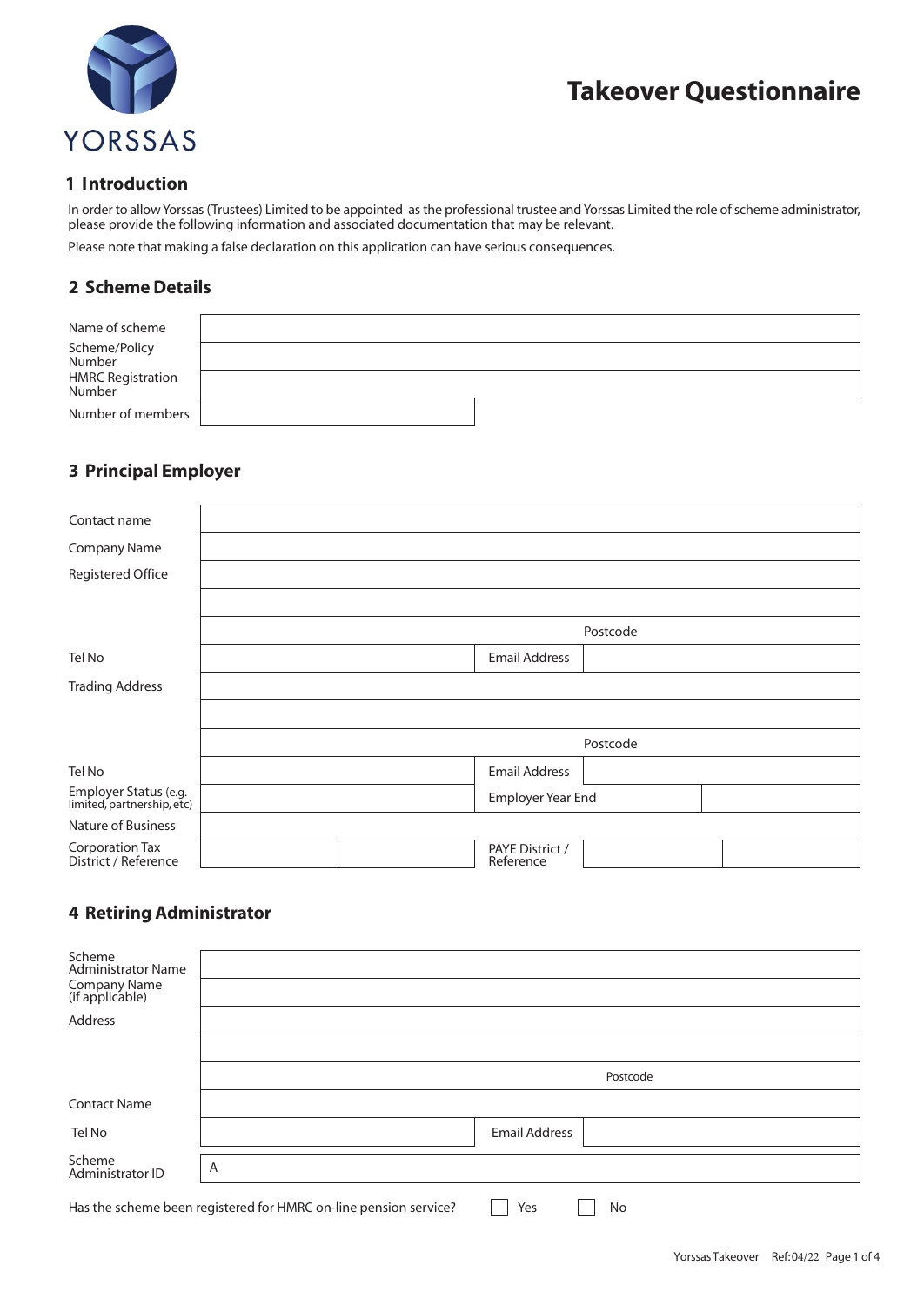## **5 Trustees**

| <b>Full Name</b> | Address | Member |    |
|------------------|---------|--------|----|
|                  |         | Yes    | No |
|                  |         | Yes    | No |
|                  |         | Yes    | No |
|                  |         | Yes    | No |
|                  |         | Yes    | No |

### **6 Non Member Trustees**

| Full Name | Address |
|-----------|---------|
|           |         |
|           |         |
|           |         |
|           |         |
|           |         |

## **7 Trustee Bank Account Details**

| Are the account details    |                                                                                                                      |                      |          |
|----------------------------|----------------------------------------------------------------------------------------------------------------------|----------------------|----------|
| <b>Existing Details?</b>   | Yes<br>No                                                                                                            |                      |          |
| New Account to be created? | Yes<br>No                                                                                                            |                      |          |
|                            | Please be aware some administrators will not allow the bank account to be transferred to a new scheme administrator. |                      |          |
|                            |                                                                                                                      |                      |          |
| <b>Bank Name</b>           |                                                                                                                      |                      |          |
| <b>Bank Address</b>        |                                                                                                                      |                      |          |
|                            |                                                                                                                      |                      | Postcode |
| Tel No                     |                                                                                                                      | <b>Email Address</b> |          |
| <b>Contact Name</b>        |                                                                                                                      |                      |          |
| Signing Instructions       |                                                                                                                      |                      |          |
|                            |                                                                                                                      |                      |          |

## **8 Current Assets**

| Type of Holding | Company | Policy No | Value $(E)$ |
|-----------------|---------|-----------|-------------|
|                 |         |           |             |
|                 |         |           |             |
|                 |         |           |             |
|                 |         |           |             |
|                 |         |           |             |

## **9 Additional Information**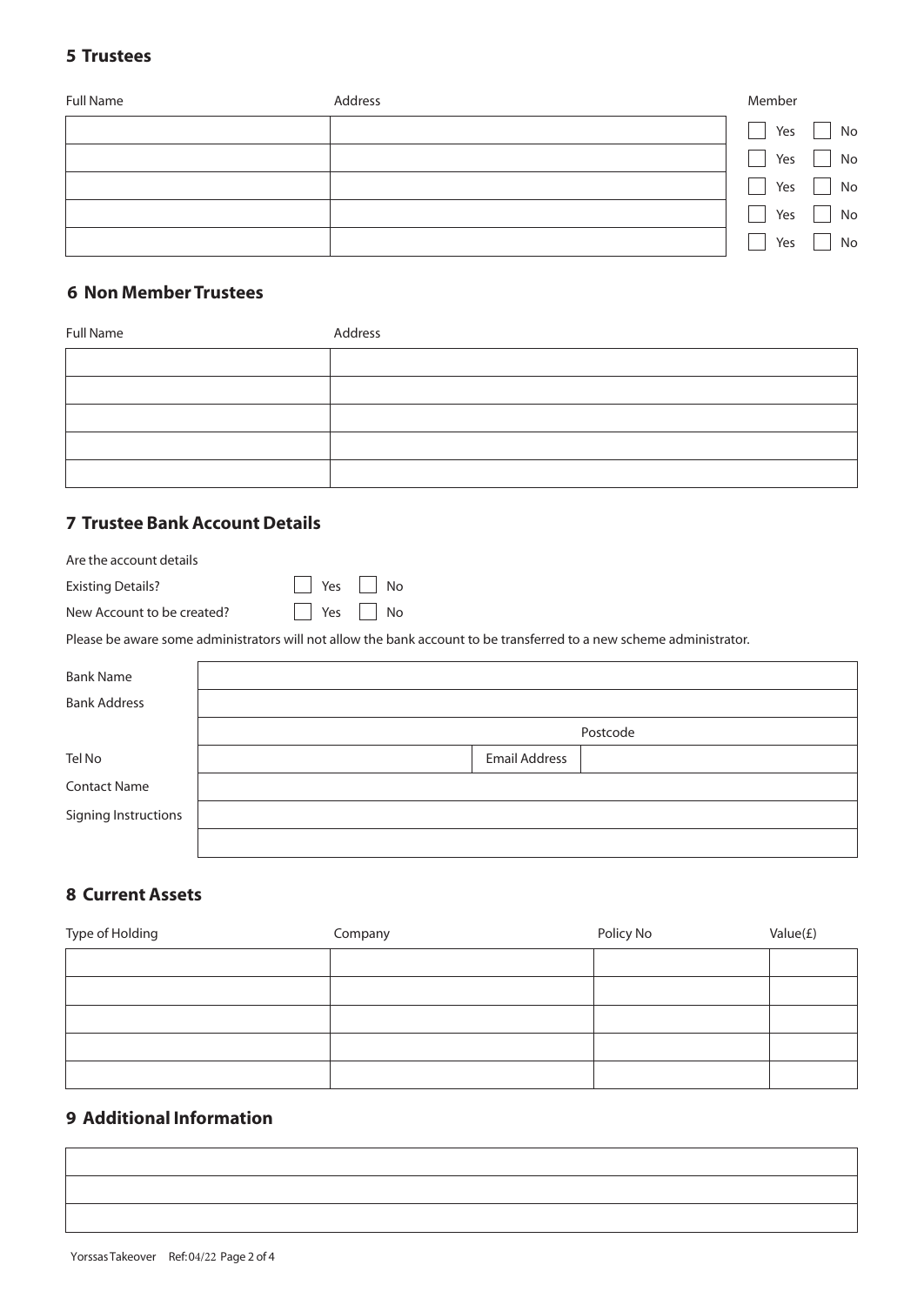# **10 Professional Appointments**

| <b>Actuarial Adviser</b>                       |                                                                                 |   |                          |     |               |           |
|------------------------------------------------|---------------------------------------------------------------------------------|---|--------------------------|-----|---------------|-----------|
| Company Name                                   |                                                                                 |   |                          |     |               |           |
| Address                                        |                                                                                 |   |                          |     | Postcode      |           |
| Tel No                                         |                                                                                 |   | <b>Email Address</b>     |     |               |           |
| <b>Contact Name</b>                            |                                                                                 |   |                          |     |               |           |
| <b>Independent Financial Adviser to Scheme</b> |                                                                                 |   |                          |     |               |           |
| <b>Company Name</b>                            |                                                                                 |   |                          |     |               |           |
| Address                                        |                                                                                 |   |                          |     |               |           |
|                                                |                                                                                 |   |                          |     | Postcode      |           |
| Tel No                                         |                                                                                 |   | <b>Email Address</b>     |     |               |           |
| <b>Contact Name</b>                            |                                                                                 |   |                          |     |               |           |
| Regulated by                                   |                                                                                 |   | Authorisation<br>Number  |     |               |           |
|                                                | Will the IFA be appointed to act as the Investment Adviser?                     |   |                          |     |               | Yes<br>No |
|                                                | Do you wish your financial Adviser to receive remuneration from your SSAS?      |   |                          | Yes | No            |           |
| Remuneration                                   | Initial (Set Up)                                                                | £ | or                       |     | $\%$          |           |
|                                                | <b>Additional Funds</b>                                                         | £ | or                       |     | $\frac{0}{0}$ |           |
|                                                | Annual                                                                          | £ | or                       |     | $\%$          |           |
|                                                | Any annual fee must be submitted by an invoice                                  |   |                          |     |               |           |
| <b>Accountant (Principal Employer)</b>         |                                                                                 |   |                          |     |               |           |
| <b>Company Name</b>                            |                                                                                 |   |                          |     |               |           |
| Address                                        |                                                                                 |   |                          |     |               |           |
|                                                |                                                                                 |   |                          |     | Postcode      |           |
| Tel No                                         |                                                                                 |   | <b>Email Address</b>     |     |               |           |
| <b>Contact Name</b>                            |                                                                                 |   |                          |     |               |           |
|                                                |                                                                                 |   |                          |     |               |           |
| <b>Additional Participating Employer</b>       |                                                                                 |   |                          |     |               |           |
|                                                | Is any employer, other than the principal employer, to participate in the SSAS? |   |                          |     |               | Yes<br>No |
| If yes, please complete the following :-       |                                                                                 |   |                          |     |               |           |
| Company Name                                   |                                                                                 |   |                          |     |               |           |
| Registered Office                              |                                                                                 |   |                          |     |               |           |
|                                                |                                                                                 |   |                          |     | Postcode      |           |
| Tel No                                         |                                                                                 |   | <b>Email Address</b>     |     |               |           |
| <b>Trading Address</b>                         |                                                                                 |   |                          |     |               |           |
|                                                |                                                                                 |   |                          |     |               |           |
|                                                |                                                                                 |   |                          |     | Postcode      |           |
| Tel No                                         |                                                                                 |   | <b>Email Address</b>     |     |               |           |
| Employer Status (e.g.                          |                                                                                 |   | <b>Employer Year End</b> |     |               |           |

| Employer Status (e.g.<br>limited, partnership, etc) | Employer Year End            |  |
|-----------------------------------------------------|------------------------------|--|
| Nature of Business                                  |                              |  |
| <b>Corporation Tax</b><br>District / Reference      | PAYE District /<br>Reference |  |